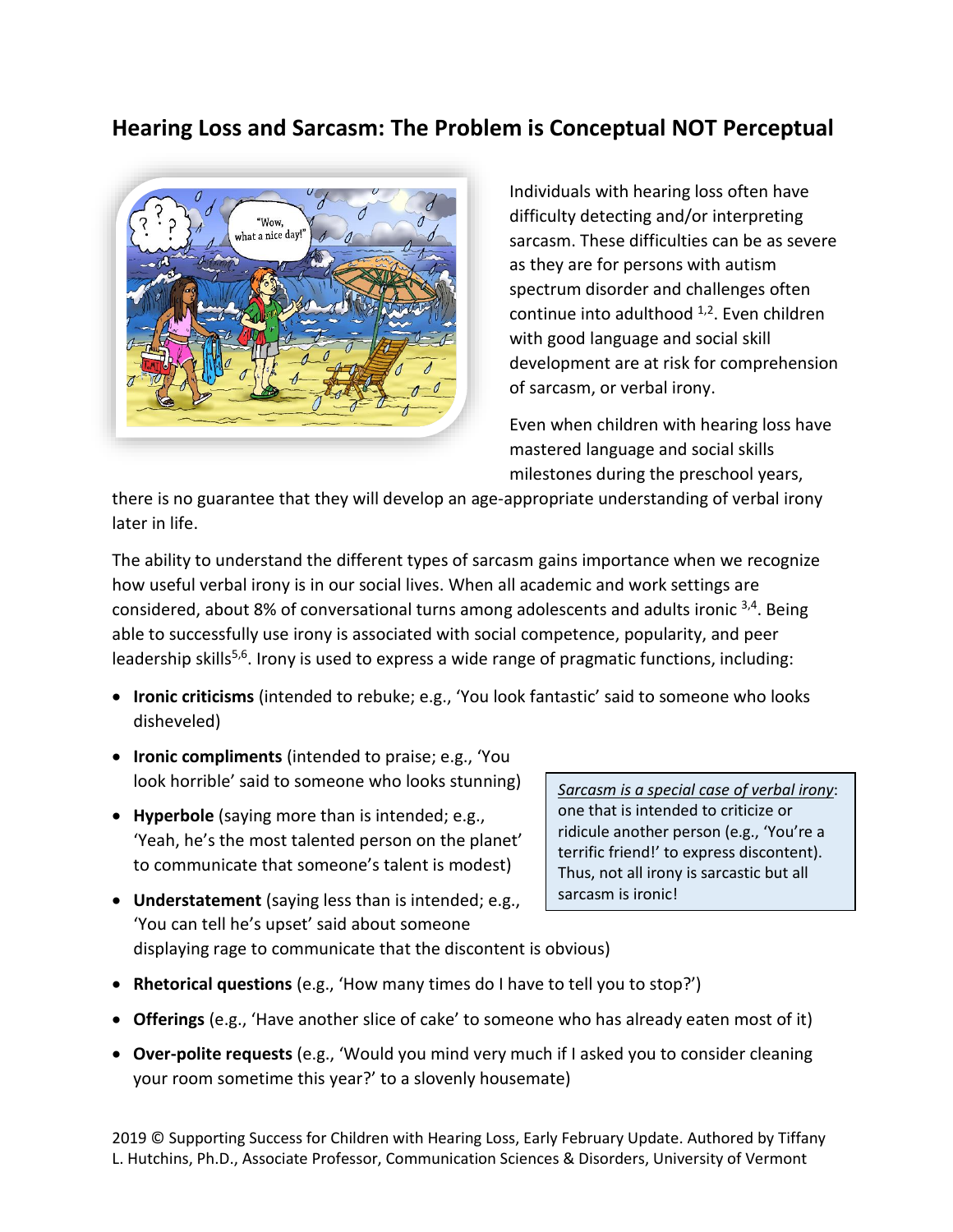## **Why is verbal irony so difficult for children with hearing loss?**

There are a few reasons why verbal irony understanding is challenging for persons who are deaf or hard of hearing. The one we usually hear about involves difficulty picking up the auditory cues that signal irony:

"He can't understand the tone in a voice. He never has been able to understand sarcasm. *He doesn't hear that change in the tone of voice, and he doesn't know what it means."*   $\sim$ Father of a 21-year-old with hearing loss<sup>7</sup>

When considering the importance of auditory cues, there are two crucial points to consider:

- 1. Speakers sometimes use an 'ironic tone of voice' (slow speaking rate, heavy stress, lower pitch) as a cue to irony. Visual cues can also signal irony (e.g., facial expression, body language).
- 2. Irony can be delivered in a completely deadpan style (no vocal or facial/body cues)

So, auditory cues are neither necessary nor sufficient to produce or detect irony. If the problem is not necessarily perceptual, it is likely conceptual and this is the preferred explanation among contemporary researchers studying hearing loss and its relationship to **'Theory of Mind'**.

**Theory of Mind** (now used interchangeably with the term 'social cognition') refers to the ability to make inferences and reason about the causes and consequences of our own and others' minds including people's desires, attitudes, emotions, and thoughts.

So how do Theory of Mind concepts undergird our understanding of verbal irony? Although the precise age of mastery depends on the kind of irony and the nature of the cues available, verbal irony comprehension is a late-emerging social competency in hearing children (around 10 years of age). This is, in part, because it relies on advanced Theory of Mind concepts. These include the ability to think about thinking (a.k.a. metacognition) which is a sophisticated intellectual achievement. Said another way, to understand verbal irony, *"I need to understand what you understand, and I need to make inferences about what you intend for me to think or know."*



We see this clearly in what is called the 'intentionality' aspect of irony comprehension<sup>8</sup>. **Intentionality** refers to the fact that ironic statements are intentionally insincere, and the listener needs to understand that the speaker expects the listener to know that the insincerity is intended.

Verbal irony is a late-emerging, advanced social competency because children need years of experience to accrue the social knowledge needed to make accurate judgments about the meaning and intent of ironic statements. To interpret irony correctly, children also need to

2019 © Supporting Success for Children with Hearing Loss, Early February Update. Authored by Tiffany L. Hutchins, Ph.D., Associate Professor, Communication Sciences & Disorders, University of Vermont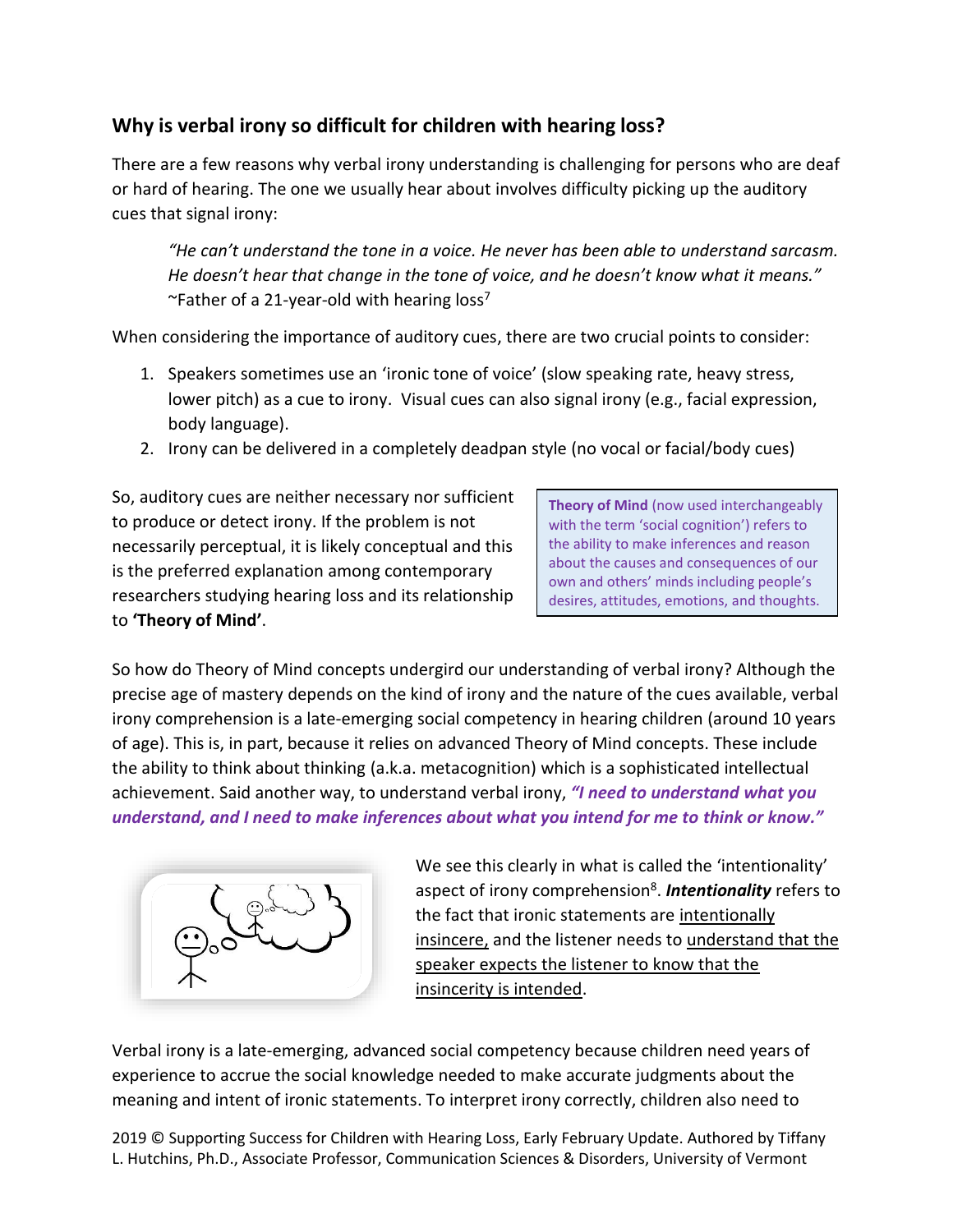understand the utterance in context. All irony is context-dependent in that the meaning depends on the circumstances of which both the speaker and listener need be aware. This includes the ability to recognize and understand social norms and expectations. When it is raining at the beach and someone says, 'What a nice day', we understand that what they really want to communicate is 'What horrible weather.' They are also communicating disappointment and frustration with the situation. We know this because we are (implicitly) aware that our social norm or expectation is that people prefer to go to the beach when it is warm and sunny out.

Verbal irony can be 'about' a lot of different things. It requires a big general fund of knowledge, and degree of social and cultural learning matter. There is a lot of 'stuff' that we just know and that we expect everyone else to know too. This is the shared social and cultural knowledge that hearing children acquire over time through incidental learning and language socialization. Thus, the conceptual problem with irony is rooted in the 'Conversation Deficit'<sup>9</sup>, a general paucity of social learning opportunities, and an inability to 'catch the moment'<sup>6</sup>:

*"You can't carry on a normal conversation. It's giving that instant comment; you can't catch the moment. By the time you've got his attention, the situation might have passed. He doesn't say he misses anything, but he wouldn't know if he's missing anything." ~*Mother of 21-year-old with hearing loss

### **A deficit in verbal irony is indicative of broader issues**

Verbal irony seems to be especially difficult for a wide range of populations (e.g., developmental disorders, learning disability, psychiatric conditions, sensory loss). Yet, in all of these cases, the underlying problem appears to be conceptual, which often causes problems in other areas for which those concepts are relevant. Here is an example from hearing loss<sup>7</sup>:

*"She doesn't know the meaning of a joke; if you say something, it's serious. She can't see the double meaning. She'll laugh at Laurel and Hardy, it's visual; but as far as language goes, she doesn't understand, you can't play around with it."* ~Mother of a 19-year-old with hearing loss

And it isn't only jokes. Difficulties with irony comprehension are usually accompanied by challenges in:

- More general humor detection and appreciation
- Distinguishing irony from other forms of non-literal language (e.g., lies, proverbs, metaphor, idioms)
- Understanding emotional display rules (e.g., smiling when you receive a disappointing gift; showing amusement when you feel embarrassed)
- Understanding 'self-conscious' emotions (e.g., embarrassment, pride, guilt; these also require sophisticated metacognition)

2019 © Supporting Success for Children with Hearing Loss, Early February Update. Authored by Tiffany L. Hutchins, Ph.D., Associate Professor, Communication Sciences & Disorders, University of Vermont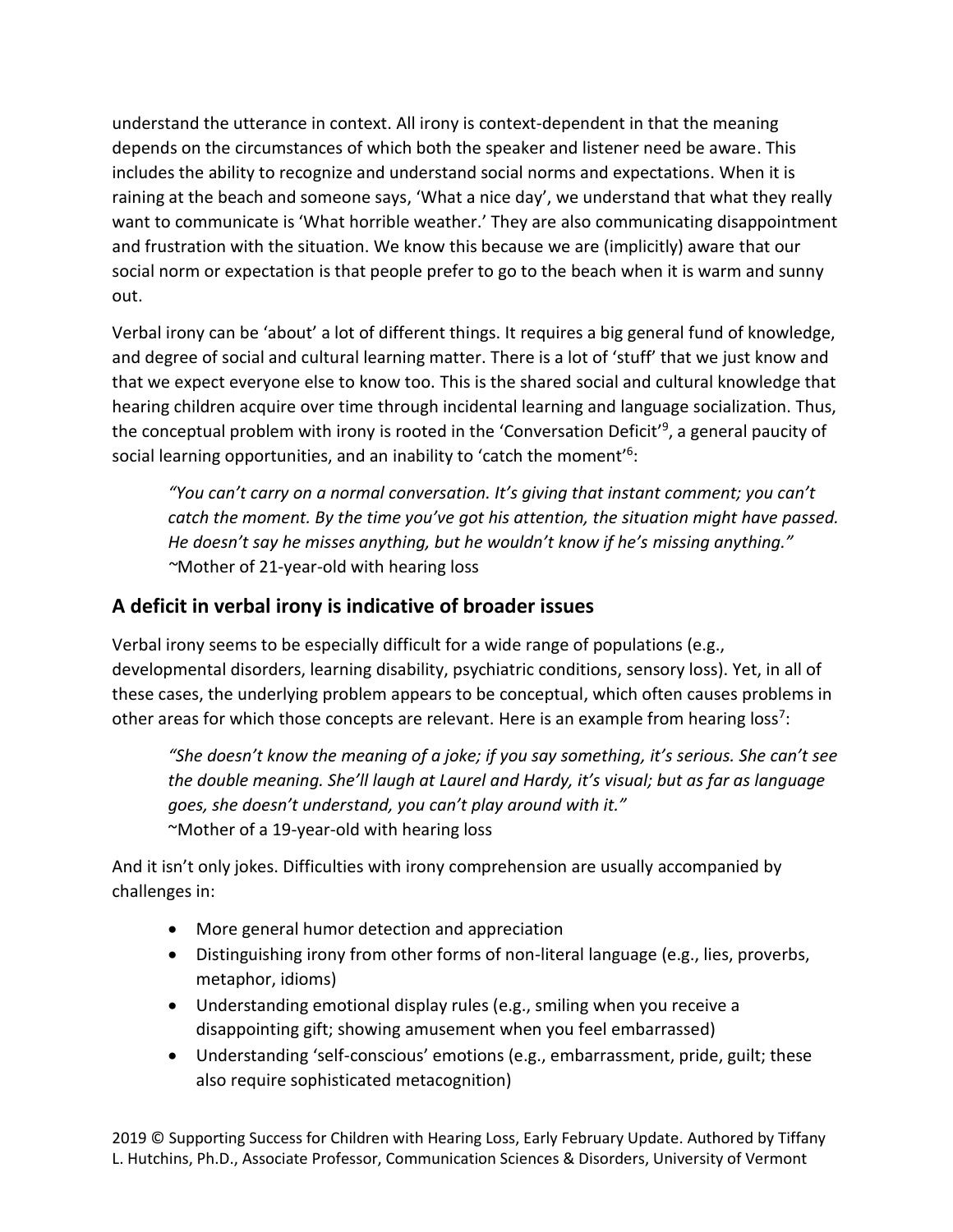• Social common knowledge (again, understanding what members of a society 'just know' and expect everyone else to know too: e.g., there are cat people and dog people; kids would rather eat ice cream than clean their rooms. Everyone just knows this 'stuff'!)

**Professionals working with families with children with hearing loss often believe that if we teach the language, the social skills will follow. Yet, it is becoming increasing clear that this is not always the case and, in fact, good language often accompanies poor social competence.**

## **The good news – WE CAN HELP CHILDREN IMPROVE!**

When thinking about how to support social competence and pragmatic language then, it is

sometimes most profitable to address Theory of Mind (the concepts behind the social skills). And here is the good news: research indicates that although persons with hearing loss often evidence severe challenges in Theory of Mind, they can also benefit greatly from appropriate Theory of Mind interventions in a short period of time<sup>10, 11</sup>.



And there's more good news. Recently, new assessment tools, educational resources, and treatment materials have become available to achieve these goals. The Theory of Mind Inventory  $-2^{12}$  is an assessment and treatment planning system specifically designed to support theory of mind in persons with social learning challenges. More specifically, Theoryofmindinventory.com offers:



- Sensitive, reliable, valid, and nationally-normed **assessment** of a broad range of Theory of Mind Competency areas [\(READ MORE\)](http://www.theoryofmindinventory.com/wp-content/uploads/2011/09/Using-the-theory-of-mind-inventory-to-detect-a-broad-range-of-theory-of-mind-challenges-in-children-with-hearing-loss-a-pilot-study.pdf)
- **Electronically generated reports** [\(EXAMPLE\)](https://www.theoryofmindinventory.com/professionals/assessment-report/?code=UIKPqMWE) which provide a list of likely developmentally appropriate treatment target for each client

• **Access to the Theory of Mind Atlas**: an educational resource that explains a broad range of Theory of Mind area (what it is, when it develops, and how it is disrupted in different clinical populations including HEARING

LOSS). To register for free access to the Atlas, [GO HERE.](https://www.theoryofmindinventory.com/theory-of-mind-atlas/)

• **Downloadable Treatment Materials** (see the [Materials Room!](https://www.theoryofmindinventory.com/product/theory-of-mind-inventory/)) to address wide range of Theory of Mind targets

2019 © Supporting Success for Children with Hearing Loss, Early February Update. Authored by Tiffany L. Hutchins, Ph.D., Associate Professor, Communication Sciences & Disorders, University of Vermont